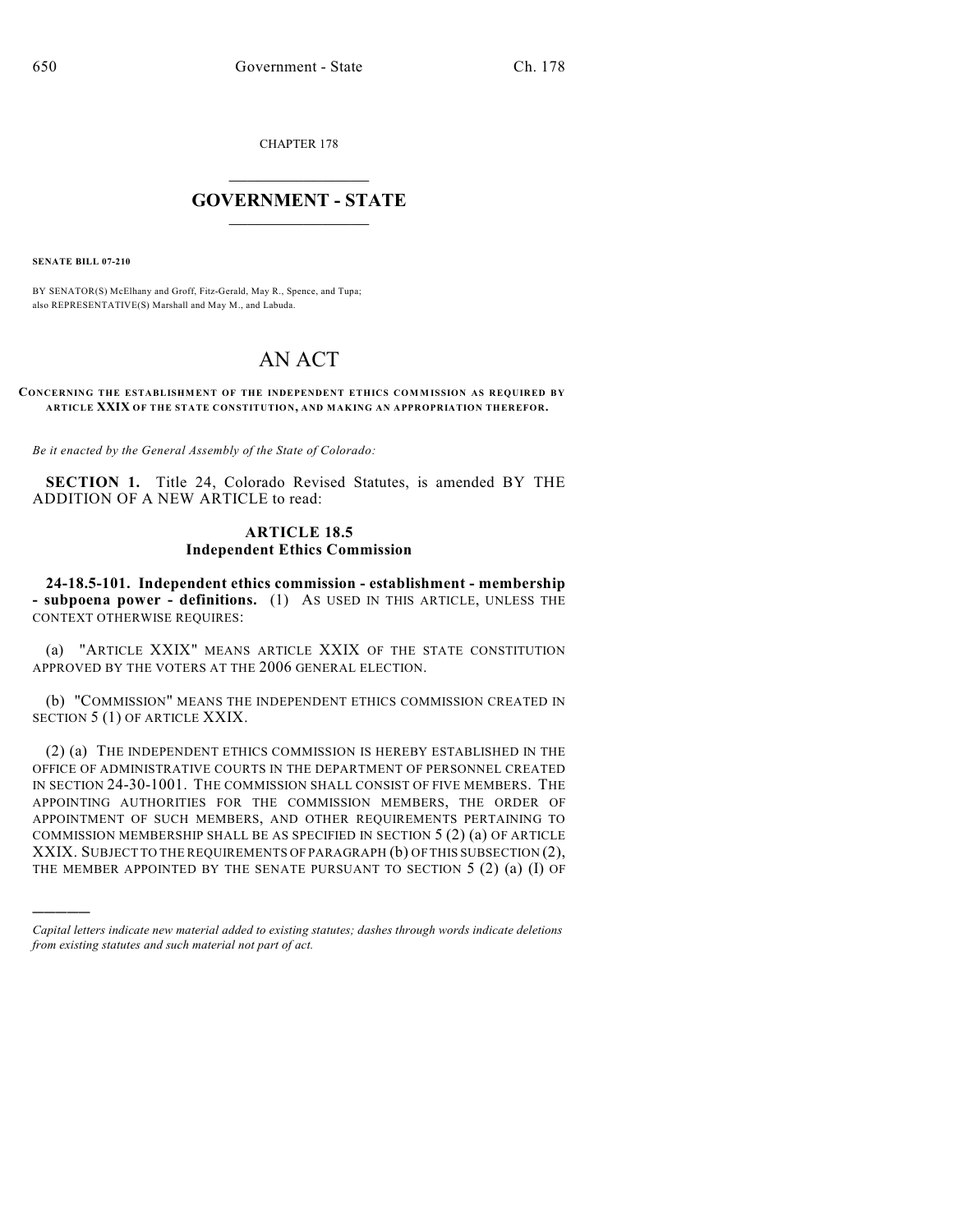#### Ch. 178 Government - State 651

ARTICLE XXIX SHALL BE APPOINTED BY THE PRESIDENT OF THE SENATE WITH THE APPROVAL OF TWO-THIRDS OF THE MEMBERS ELECTED TO THE SENATE. SUBJECT TO THE REQUIREMENTS OF PARAGRAPH (b) OF THIS SUBSECTION (2),THE MEMBER APPOINTED BY THE HOUSE OF REPRESENTATIVES PURSUANT TO SECTION  $5(2)$  (a) (II) OF ARTICLE XXIX SHALL BE APPOINTED BY THE SPEAKER OF THE HOUSE OF REPRESENTATIVES WITH THE APPROVAL OF TWO-THIRDS OF THE MEMBERS ELECTED TO THE HOUSE OF REPRESENTATIVES. THE MEMBER APPOINTED BY THE HOUSE OF REPRESENTATIVES PURSUANT TO THIS PARAGRAPH (a) SHALL NOT BE AFFILIATED WITH THE SAME POLITICAL PARTY AS THE PERSON APPOINTED BY THE SENATE.

(b) IN CONNECTION WITH THE APPOINTMENT OF COMMISSION MEMBERS, THE MAJOR POLITICAL PARTIES AS DEFINED IN SECTION 1-1-104 (22),C.R.S., SHALL HAVE EQUAL NUMBERS OF MEMBERS APPOINTED TO THE COMMISSION.

(c) THE COMMISSION MEMBERS SHALL BE APPOINTED TO FOUR-YEAR TERMS; EXCEPT THAT THE FIRST MEMBER APPOINTED BY THE SENATE AND THE FIRST MEMBER APPOINTED BY THE GOVERNOR SHALL INITIALLY SERVE TWO-YEAR TERMS. APPOINTMENTS TO THE COMMISSION BY THE SENATE AND THE HOUSE OF REPRESENTATIVES SHALL BE MADE NO LATER THAN MAY 1, 2007, AND THE INITIAL TERMS OF COMMISSION MEMBERS SHALL COMMENCE JULY 1, 2007.

(3) COMMISSION MEMBERS SHALL SERVE WITHOUT COMPENSATION; EXCEPT THAT COMMISSION MEMBERS SHALL BE REIMBURSED FOR THE ACTUAL AND NECESSARY EXPENSES THAT THEY INCUR IN CARRYING OUT THEIR DUTIES AND RESPONSIBILITIES AS COMMISSION MEMBERS.

(4) IN ACCORDANCE WITH THE PROVISIONS OF SECTION 5 OF ARTICLE XXIX , THE POWERS AND DUTIES OF THE COMMISSION SHALL BE AS FOLLOWS:

(a) TO HEAR COMPLAINTS, ISSUE FINDINGS, AND ASSESS PENALTIES ON ETHICS ISSUES ARISING UNDER ARTICLE XXIX AND OTHER STANDARDS OF CONDUCT AND REPORTING REQUIREMENTS AS PROVIDED BY LAW; AND

(b) (I) TO ISSUE ADVISORY OPINIONS AND LETTER RULINGS ON ETHICS ISSUES ARISING UNDER ARTICLE XXIX AND OTHER STANDARDS OF CONDUCT AND REPORTING REQUIREMENTS AS PROVIDED BY LAW.

(II) THE COMMISSION SHALL PREPARE A RESPONSE TO A REQUEST FOR AN ADVISORY OPINION FROM A PUBLIC OFFICER, MEMBER OF THE GENERAL ASSEMBLY, LOCAL GOVERNMENT OFFICIAL, OR GOVERNMENT EMPLOYEE AS TO WHETHER PARTICULAR ACTION BY SUCH OFFICER, MEMBER, OFFICIAL, OR EMPLOYEE SATISFIES THE REQUIREMENTS OF ARTICLE XXIX NOT MORE THAN TWENTY BUSINESS DAYS AFTER THE REQUEST IS MADE TO THE COMMISSION.

(III) ANY PERSON WHO IS NOT A PUBLIC OFFICER, MEMBER OF THE GENERAL ASSEMBLY, LOCAL GOVERNMENT OFFICIAL, OR GOVERNMENT EMPLOYEE MAY SUBMIT A REQUEST TO THE COMMISSION FOR A LETTER RULING CONCERNING WHETHER POTENTIAL CONDUCT OF THE PERSON MAKING THE REQUEST SATISFIES THE REQUIREMENTS OF ARTICLE XXIX. IN SUCH CASE, THE COMMISSION SHALL ISSUE A RESPONSE TO THE REQUEST AS SOON AS PRACTICABLE.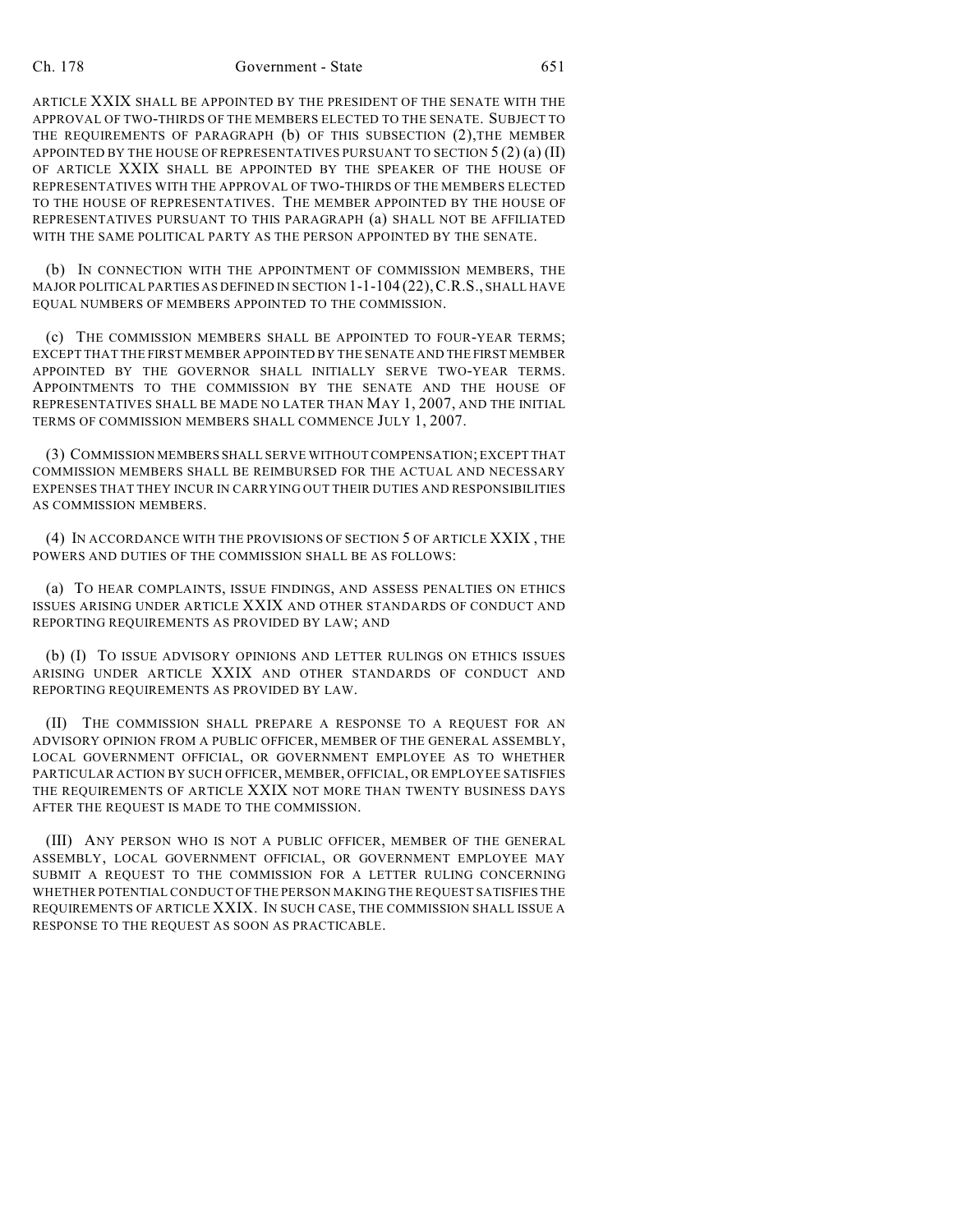652 Government - State Ch. 178

(IV) EACH ADVISORY OPINION OR LETTER RULING, AS APPLICABLE, ISSUED BY THE COMMISSION SHALL BE A PUBLIC DOCUMENT AND SHALL BE PROMPTLY POSTED ON A WEBSITE THAT SHALL BE MAINTAINED BY THE COMMISSION; EXCEPT THAT, IN THE CASE OF A LETTER RULING, THE COMMISSION SHALL REDACT THE NAME OF THE PERSON REQUESTING THE RULING OR OTHER IDENTIFYING INFORMATION BEFORE IT IS POSTED ON THE WEBSITE.

 $(5)$  (a) SUBJECT TO THE PROVISIONS OF PARAGRAPH (c) OF THIS SUBSECTION  $(5)$ , THE COMMISSION SHALL DISMISS AS FRIVOLOUS ANY COMPLAINT FILED UNDER ARTICLE XXIX THAT FAILS TO ALLEGE THAT A PUBLIC OFFICER, MEMBER OF THE GENERAL ASSEMBLY, LOCAL GOVERNMENT OFFICIAL, OR GOVERNMENT EMPLOYEE HAS ACCEPTED OR RECEIVED ANY GIFT OR OTHER THING OF VALUE FOR PRIVATE GAIN OR PERSONAL FINANCIAL GAIN.

(b) FOR PURPOSES OF THIS SUBSECTION (5):

(I) "OFFICIAL ACT" SHALL HAVE THE SAME MEANING AS SET FORTH IN SECTION 24-18-102 (7).

(II) "PRIVATE GAIN" OR "PERSONAL FINANCIAL GAIN" MEANS ANY MONEY, FORBEARANCE, FORGIVENESS OF INDEBTEDNESS, GIFT, OR OTHER THING OF VALUE GIVEN OR OFFERED BY A PERSON SEEKING TO INFLUENCE AN OFFICIAL ACT THAT IS PERFORMED IN THE COURSE AND SCOPE OF THE PUBLIC DUTIES OF A PUBLIC OFFICER, MEMBER OF THE GENERAL ASSEMBLY, LOCAL GOVERNMENT OFFICIAL, OR GOVERNMENT EMPLOYEE.

(c) THIS SUBSECTION (5) IS REPEALED IF THE COLORADO SUPREME COURT HOLDS, IN RESPONSE TO ONE OR MORE WRITTEN QUESTIONS SUBMITTED BY THE GENERAL ASSEMBLY PURSUANT TO SECTION 3 OF ARTICLE VI OF THE STATE CONSTITUTION, THAT THE STANDARD OF ACCEPTING OR RECEIVING "ANY GIFT OR OTHER THING OF VALUE FOR PRIVATE GAIN OR PERSONAL FINANCIAL GAIN" SPECIFIED IN PARAGRAPH (a) OF THIS SUBSECTION (5) IS UNCONSTITUTIONAL IN APPLYING SECTION  $3(1)$  OR (2) OF ARTICLE XXIX.

(6) PURSUANT TO THE PROVISIONS OF SECTION 5 (1) OF ARTICLE XXIX, THE COMMISSION SHALL ADOPT REASONABLE RULES AS MAY BE NECESSARY FOR THE PURPOSE OF ADMINISTERING AND ENFORCING THE PROVISIONS OF ARTICLE XXIX AND ANY OTHER STANDARDS OF CONDUCT AND REPORTING REQUIREMENTS AS PROVIDED BY LAW. ANY RULES SHALL BE PROMULGATED IN ACCORDANCE WITH THE REQUIREMENTS OF ARTICLE 4 OF THIS TITLE.

(7) SUBJECT TO AVAILABLE APPROPRIATIONS, THE COMMISSION MAY EMPLOY SUCH STAFF AS IT DEEMS NECESSARY TO ENABLE IT TO CARRY OUT ITS FUNCTIONS IN ACCORDANCE WITH THE REQUIREMENTS OF THIS ARTICLE AND ARTICLE XXIX.

(8) NO SUBPOENA REQUIRING THE ATTENDANCE OF A WITNESS OR THE PRODUCTION OF DOCUMENTS SHALL BE ISSUED BY THE COMMISSION UNLESS A MOTION TO ISSUE ANY SUCH SUBPOENA HAS BEEN MADE BY ONE MEMBER OF THE COMMISSION AND APPROVED BY NO FEWER THAN FOUR MEMBERS OF THE COMMISSION.